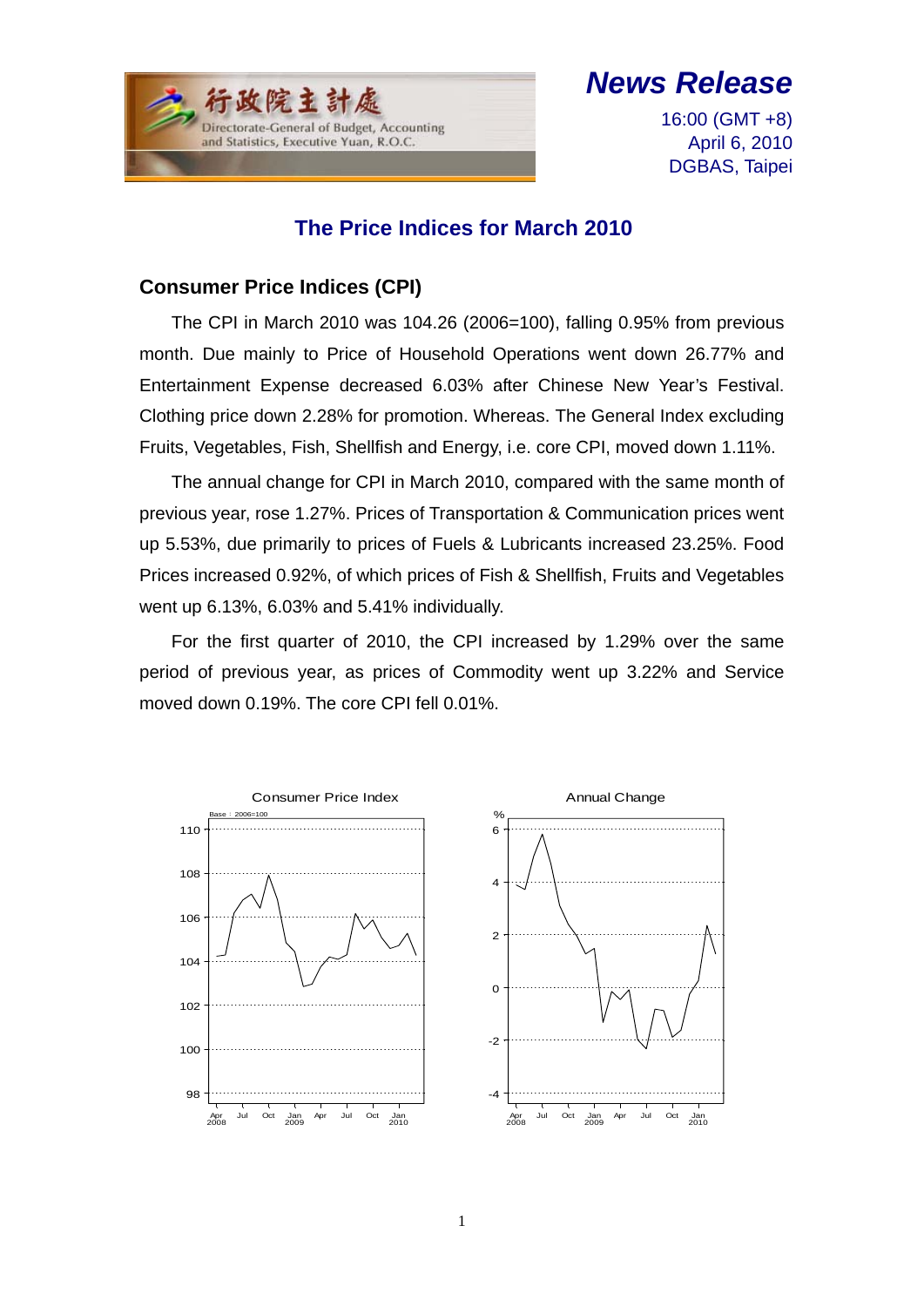#### **CPI-Living Necessaries**

The CPI-Living Necessaries was compiled basing on 424 CPI items. There are three kinds of CPI-Living Necessaries: Category A includes prices of Food, Water, Electricity & Gas Supply of Housing and Fuels & Lubricants of Transportation (190 items and 33.0% weights of CPI). Category B covers Category A and Education & Entertainment prices (244 items and 50.2% weights of CPI). Category C is the daily necessities, such as Food, Clothing, Water, Electricity & Gas, Fuels & Lubricants, Medical Care Services, and some items fall under segments of Communication and Personal Care Services (239 items and 42.7% weights of CPI).

The CPI-Living Necessaries in March 2010, compared with the previous month: Index of Category A was 109.52 (2006=100), went up 0.01%, Category B was 106.19, decreased 0.73% and Category C was 107.14, declined 0.26%.

#### **Wholesale Price Indices (WPI)**

The WPI in March 2010 was 106.75 (2006=100), increasing 0.34% from previous month, due mainly to prices of Pulp, Paper, Paper Products & Printed Matter went up 3.10%, Crude Petroleum and Natural Gas increased 2.95%, and Basic Metal moved up 2.63%, whereas Electronic Parts and Components declined 0.51%. Domestic Sales Excluding Imports and Imports prices advanced 0.39% and 0.65% respectively, Exports prices moved down 0.04%.

The annual change of WPI in March 2010, comparing with the same month of 2009, increasing 6.61%, due mainly to prices of Crude Petroleum and Natural Gas advanced 55.82%, Petroleum & Coal Products, Chemical Material and Basic Metal prices moved up 36.41%, 33.53% and 23.86% individually. Domestic Sales Excluding Imports prices rose 9.45%, Imports and Exports prices went up 8.80% and 1.92% separately.

For the first quarter of 2010, the WPI increased 6.48% compared with the same period of previous year, of which the Import and Export Price Index went up 8.54% and 1.77% individually.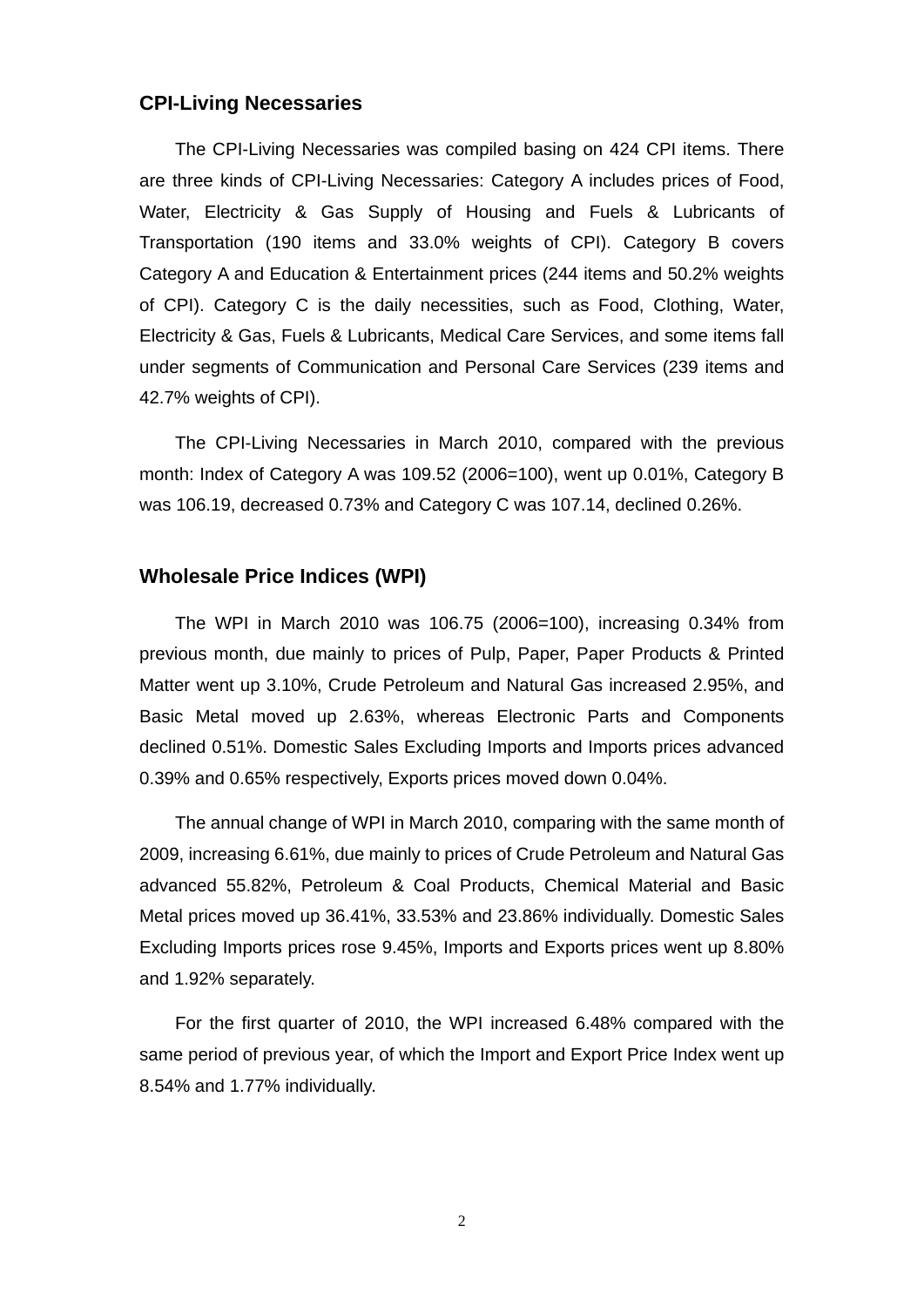

#### **Statistical Tables**

Table1 The Changes of Consumer Price Indices Table2 The Changes of Wholesale Price Indices Table3 The Changes of Import Price Indices Table4 The Changes of Export Price Indices

#### **For Further Information:**

*Statistics Database:* http://eng.stat.gov.tw/ *DGBAS* news releases on the Internet: http://eng.dgbas.gov.tw/ *Tel:* +886-2-23803449; *Fax:* +886-2-23803465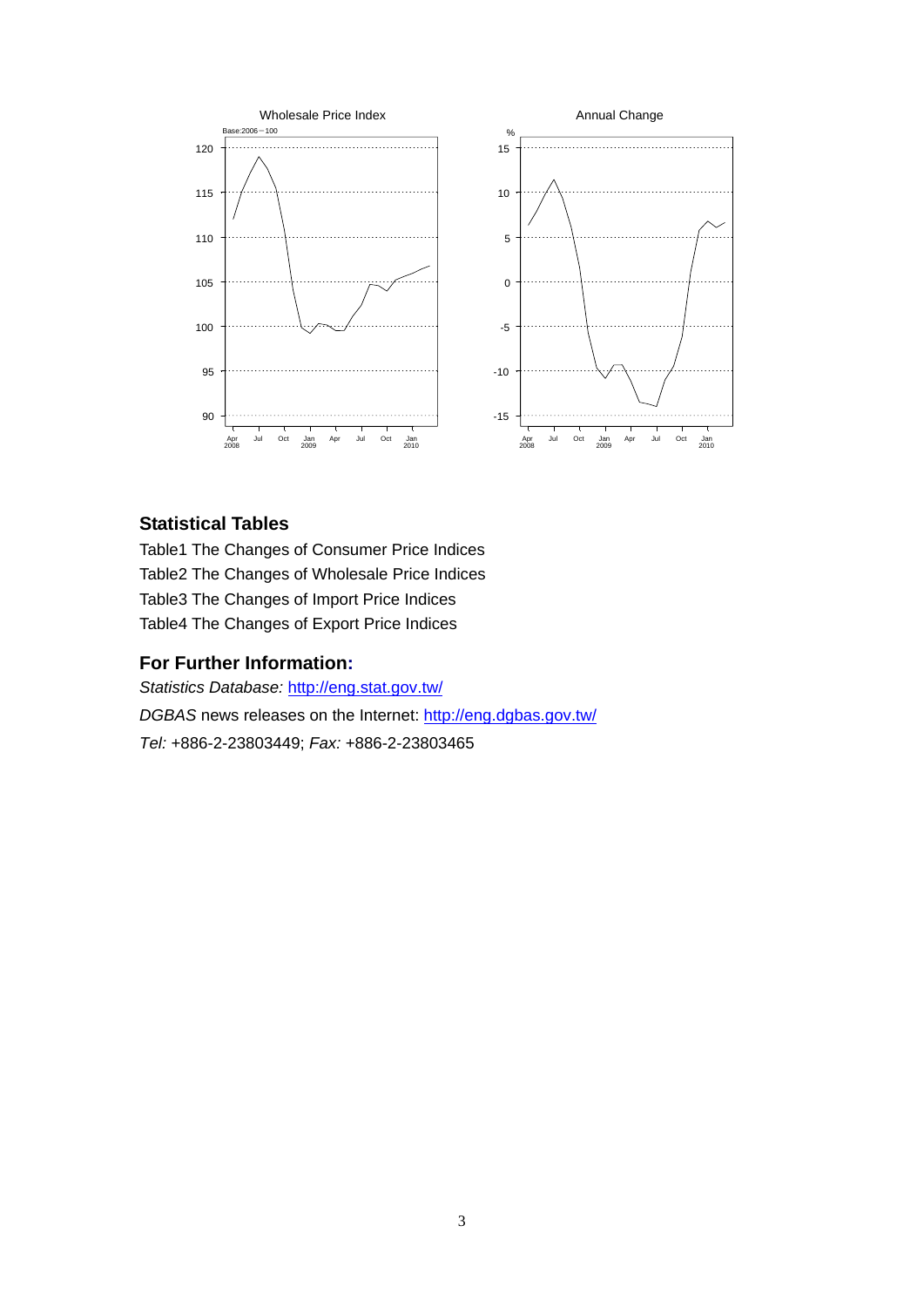|  |  | Table 1 The Changes of Consumer Price Indices                |  |
|--|--|--------------------------------------------------------------|--|
|  |  | $M_{\text{c}}$ $\sim$ $1$ $\sim$ $\sim$ $\sim$ $\sim$ $\sim$ |  |

March 2010

|                                                                         | Weight   | Index of     | Compared | Compared    | The First Three  |
|-------------------------------------------------------------------------|----------|--------------|----------|-------------|------------------|
|                                                                         | $(\%0)$  | March        | with     | with the    | Months of 2010   |
|                                                                         |          | 2010         | Previous | Same        | Compared with    |
| Groups                                                                  |          | $(2006=100)$ | Month    | Month of    | the Same Period  |
|                                                                         |          |              | (% )     | Previous    | of Previous Year |
|                                                                         |          |              |          | Year $(\%)$ | (% )             |
|                                                                         |          |              |          |             |                  |
| General Index                                                           | 1,000.00 | 104.26       | $-0.95$  | 1.27        | 1.29             |
| <b>Basic Group</b>                                                      |          |              |          |             |                  |
| 1. Food                                                                 | 260.82   | 109.79       | 0.00     | 0.92        | 0.77             |
| Meat                                                                    | 23.08    | 119.20       | $-2.58$  | 0.97        | 1.01             |
| Fish & Shellfish                                                        | 16.71    | 129.67       | $-5.60$  | 6.13        | 5.71             |
| Vegetables                                                              | 24.81    | 84.63        | 9.55     | 5.41        | 5.73             |
| Fruits                                                                  | 27.59    | 98.09        | $-1.63$  | 6.03        | 5.41             |
| 2. Clothing                                                             | 41.72    | 98.99        | $-2.28$  | 2.88        | 3.49             |
| Garments                                                                | 26.97    | 93.95        | $-3.83$  | 3.62        | 4.09             |
| 3. Housing                                                              | 279.47   | 101.94       | $-1.67$  | 0.25        | 0.24             |
| <b>Residential Rent</b>                                                 | 185.40   | 100.52       | 0.00     | $-0.13$     | $-0.18$          |
| Household Operations                                                    | 14.53    | 95.84        | $-26.77$ | $-0.57$     | 0.72             |
| Water, Electricity & Gas Supply                                         | 36.87    | 108.07       | $-0.05$  | 3.57        | 3.81             |
| 4. Transportation & Communication                                       | 140.42   | 102.73       | $-0.33$  | 5.53        | 6.13             |
| Fuels & Lubricants                                                      | 32.55    | 110.00       | 0.20     | 23.25       | 28.46            |
| Transportation & Communication Services                                 | 80.30    | 101.50       | $-0.90$  | $-0.19$     | $-0.40$          |
| and Vehicle Parts                                                       |          |              |          |             |                  |
| 5. Medicines & Medical Care                                             | 47.41    | 107.16       | 0.18     | 0.62        | 0.59             |
| Medical Care Services                                                   | 33.02    | 103.38       | $-0.01$  | 1.23        | 1.38             |
| Medicines & Health Food                                                 | 10.62    | 121.60       | 0.70     | $-0.47$     | $-0.97$          |
| 6. Education & Entertainment                                            | 171.48   | 99.12        | $-2.27$  | $-1.21$     | $-1.33$          |
| <b>Educational Expense</b>                                              | 111.25   | 98.61        | $-0.05$  | $-1.58$     | $-1.60$          |
| Entertainment Expense                                                   | 60.22    | 100.01       | $-6.03$  | $-0.54$     | $-0.86$          |
| 7. Miscellaneous                                                        | 58.68    | 109.54       | 0.30     | 4.60        | 4.40             |
| Tobacco & Betelnut                                                      | 14.65    | 128.11       | 0.10     | 20.16       | 20.46            |
| <b>Personal Care Services</b>                                           | 14.78    | 99.91        | 1.16     | 0.01        | $-0.72$          |
| Commodity and Service Groups                                            |          |              |          |             |                  |
| 1. Commodity                                                            | 437.11   | 105.75       | 0.00     | 3.10        | 3.22             |
| (Excluding Food)                                                        | 264.95   | 103.28       | $-0.14$  | 3.96        | 4.35             |
| Non-durable Consumer Goods                                              | 299.12   | 109.96       | 0.14     | 4.49        | 4.75             |
| (Excluding Food)                                                        | 126.96   | 110.76       | 0.06     | 8.22        | 9.25             |
| Semi-durable Consumer Goods                                             | 62.85    | 98.93        | $-1.13$  | 1.16        | 1.31             |
| <b>Durable Consumer Goods</b>                                           | 75.14    | 93.21        | 0.37     | $-1.55$     | $-2.03$          |
| 2. Service                                                              | 562.89   | 102.86       | $-1.69$  | $-0.15$     | $-0.19$          |
| Food                                                                    | 88.66    | 110.51       | $-0.41$  | $-0.91$     | $-0.84$          |
| Housing                                                                 | 209.54   | 100.20       | $-2.40$  | $-0.17$     | $-0.14$          |
| Transportation & Communication                                          | 76.99    | 101.05       | $-0.96$  | $-0.16$     | $-0.38$          |
| Medical Care                                                            | 33.02    | 103.38       | $-0.01$  | 1.23        | 1.38             |
| Education & Entertainment                                               | 129.64   | 103.91       | $-2.78$  | 0.10        | $-0.02$          |
| Miscellaneous                                                           | 23.83    | 99.77        | 0.83     | 0.04        | $-0.46$          |
| Special Groups                                                          |          |              |          |             |                  |
| General Index Excluding Fruits & Vegetables                             | 947.60   | 104.93       | $-1.13$  | 1.06        | 1.09             |
| General Index Excluding Food                                            | 739.18   | 102.21       | $-1.30$  | 1.40        | 1.49             |
| General Index Excluding Fruits, Vegetables,<br>Fish, Shellfish & Energy | 866.64   | 104.12       | $-1.11$  | 0.11        | $-0.01$          |

Note : Due to late reports and corrections by respondents all data are subject to revision 3 months after original publication.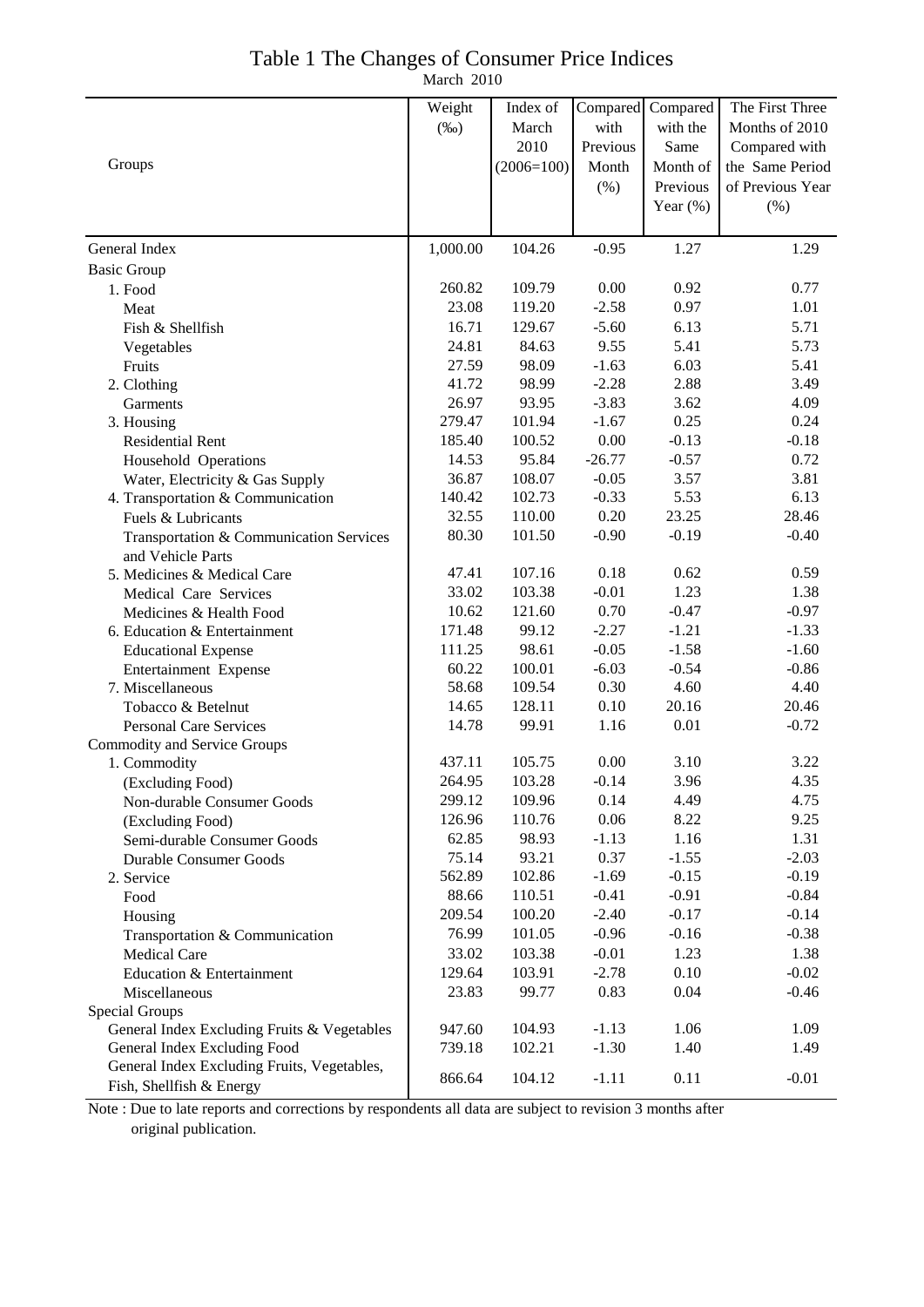## Table 2 The Changes of Wholesale Price Indices

March 2010

| Groups                                           | Weight<br>Index of |              | Compared | Compared    | The First Three  |  |
|--------------------------------------------------|--------------------|--------------|----------|-------------|------------------|--|
|                                                  | $(\%0)$            | March 2010   | with     | with the    | Months of 2010   |  |
|                                                  |                    | $(2006=100)$ | Previous | Same        | Compared with    |  |
|                                                  |                    |              | Month    | Month of    | the Same Period  |  |
|                                                  |                    |              | (%)      | Previous    | of Previous Year |  |
|                                                  |                    |              |          | Year $(\%)$ | (% )             |  |
| General Index                                    | 1,000.00           | 106.75       | 0.34     | 6.61        | 6.48             |  |
| <b>Domestic Sales Excluding Imports</b>          | 307.86             | 110.12       | 0.39     | 9.45        | 9.51             |  |
| Imports                                          | 327.09             | 112.99       | 0.65     | 8.80        | 8.54             |  |
| Exports                                          | 365.05             | 96.70        | $-0.04$  | 1.92        | 1.77             |  |
| <b>Basic Group</b>                               |                    |              |          |             |                  |  |
| 1. Agriculture, Forestry, Fishing and Animal     |                    |              |          |             |                  |  |
| <b>Husbandry Products</b>                        | 27.15              | 122.54       | $-0.73$  | 3.20        | 4.57             |  |
| (1) Farm Products                                | 12.87              | 113.68       | 2.40     | 2.65        | 4.81             |  |
| (2) Poultry & Livestock Products                 | 6.60               | 125.13       | $-5.60$  | $-3.57$     | 0.20             |  |
| (3) Forest Products                              | 0.41               | 119.07       | 2.66     | 24.77       | 13.08            |  |
| (4) Fishery Products                             | 7.27               | 134.35       | $-1.31$  | 9.55        | 7.89             |  |
| 2. Quarrying and Minerals Products               | 57.59              | 126.06       | 2.49     | 26.91       | 29.20            |  |
| (1) Crude Petroleum and Natural Gas              | 45.78              | 123.49       | 2.95     | 55.82       | 61.95            |  |
| (2) Sand, Stone and Clay Quarrying               | 2.56               | 105.81       | $-0.33$  | $-9.56$     | $-10.37$         |  |
| (3) Other Minerals Products                      | 9.25               | 148.32       | 1.24     | $-23.67$    | $-25.10$         |  |
| 3. Manufacturing Products                        | 890.99             | 103.83       | 0.22     | 5.49        | 5.17             |  |
| $(1)$ Foods                                      | 18.50              | 125.09       | 0.18     | 7.20        | 6.60             |  |
| (2) Beverages                                    | 5.34               | 104.06       | $-0.03$  | 0.73        | 0.88             |  |
| (3) Tobaccos                                     | 2.49               | 116.86       | $-0.09$  | 12.60       | 12.83            |  |
| (4) Textile Products                             | 21.67              | 111.35       | 0.48     | 2.72        | 2.94             |  |
| (5) Wearing Apparel and Clothing Accessories     | 4.65               | 98.00        | $-0.59$  | $-4.55$     | $-3.87$          |  |
| (6) Leather, Fur and Related Products            | 4.97               | 107.85       | $-0.10$  | 1.82        | 1.69             |  |
| (7) Wood and Bamboo Products                     | 2.15               | 113.38       | 4.50     | 4.86        | 1.00             |  |
| (8) Pulp, Paper, Paper Products & Printed Matter | 15.11              | 121.42       | 3.10     | 15.34       | 10.27            |  |
| (9) Petroleum & Coal Products                    | 54.63              | 118.64       | 1.18     | 36.41       | 38.46            |  |
| (10)Chemical Material                            | 91.92              | 115.80       | 0.34     | 33.53       | 36.68            |  |
| (11) Chemical Products and Medical Goods         | 28.00              | 108.24       | $-0.42$  | $-3.72$     | $-3.73$          |  |
| (12) Rubber & Plastic Products                   | 22.42              | 112.06       | 0.09     | $-0.72$     | $-1.12$          |  |
| (13) Non-metallic Mineral Products               | 13.93              | 106.87       | $-0.85$  | $-8.29$     | $-8.88$          |  |
| $(14)$ Basic Metal                               | 84.77              | 114.77       | 2.63     | 23.86       | 18.92            |  |
| (15) Fabricated Metal Products                   | 42.26              | 109.03       | 0.24     | 0.32        | $-0.70$          |  |
| (16) Electronic Parts and Components             | 261.17             | 81.30        | $-0.51$  | $-4.58$     | $-4.34$          |  |
| (17) Computer, Electronic and Optical Products   | 64.22              | 82.27        | $-0.71$  | $-9.63$     | $-8.86$          |  |
| (18) Electrical Equipment                        | 34.70              | 107.02       | $-0.87$  | 6.48        | 7.48             |  |
| (19) Machinery and Equipment                     | 67.61              | 109.80       | $-0.63$  | $-3.79$     | $-4.76$          |  |
| (20)Transport Equipment and Parts                | 34.78              | 107.61       | 0.17     | $-1.27$     | $-2.12$          |  |
| (21) Furniture and Fixtures                      | 5.20               | 106.30       | $-0.10$  | $-4.93$     | $-6.19$          |  |
| (22) Miscellaneous Products                      | 10.51              | 105.90       | $-0.37$  | $-4.12$     | $-4.16$          |  |
| 4. Water Supply, Electricity & Gas               | 24.28              | 124.86       | $-0.10$  | 3.04        | 3.38             |  |
| By Stage of Processing                           |                    |              |          |             |                  |  |
| 1.Raw Materials                                  | 138.48             | 129.44       | 1.06     | 27.36       | 29.30            |  |
| 2. Intermediate Materials                        | 356.29             | 109.03       | 0.58     | 6.16        | 5.37             |  |
| 3. Finished Goods                                | 140.17             | 107.53       | $-0.21$  | 0.07        | 0.18             |  |
| (1) Capital Goods                                | 53.38              | 107.44       | $-0.62$  | $-2.87$     | $-3.88$          |  |
| (2) Consumer Goods                               | 86.79              | 107.12       | 0.05     | 1.96        | 2.83             |  |
| Special Groups                                   |                    |              |          |             |                  |  |
| <b>Domestic Sales</b>                            | 634.95             | 111.35       | 0.52     | 9.11        | 9.00             |  |
| <b>Domestic Products</b>                         | 672.91             | 103.61       | 0.16     | 5.48        | 5.43             |  |
| Non-Heavy Chemical Industrial Products           | 166.01             | 110.89       | 0.26     | 1.34        | 0.71             |  |
| Heavy Chemical Industrial Products               | 724.98             | 102.26       | 0.21     | 6.61        | 6.37             |  |

Note:Due to late reports and corrections by respondents all data are subject to revision 3 months after original publication.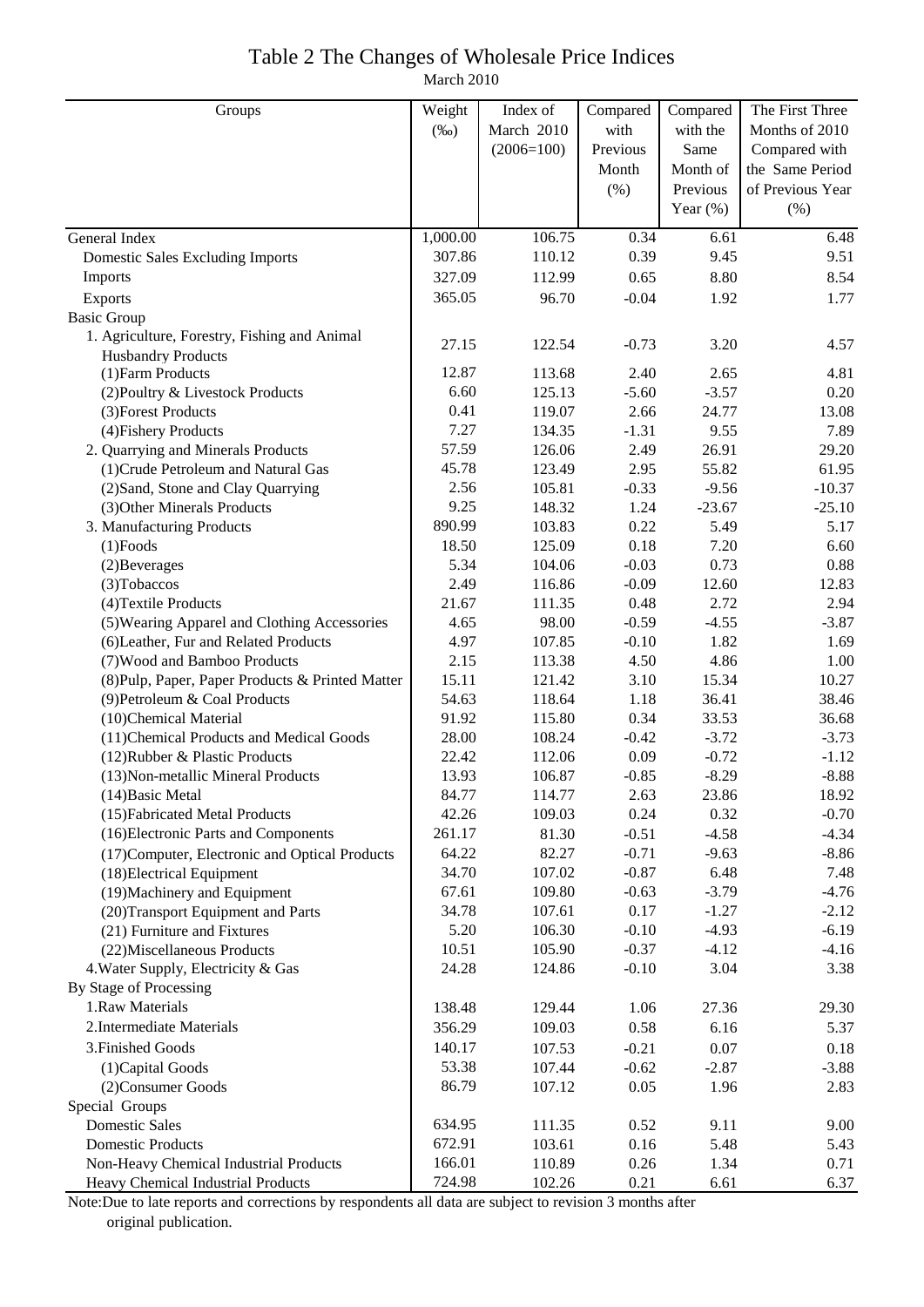### Table 3 The Changes of Import Price Indices

March 2010

| Groups                                                | Weight<br>$(\%0)$ | Index of<br>March 2010<br>$(2006=100)$ | Compared<br>with<br>Previous<br>Month<br>$(\% )$ | Compared<br>with the<br>Same<br>Month of<br>Previous<br>Year $(\%)$ | The First<br>Three Months<br>of 2010<br>Compared<br>with the<br>Same Period<br>of Previous<br>Year $(\%)$ |
|-------------------------------------------------------|-------------------|----------------------------------------|--------------------------------------------------|---------------------------------------------------------------------|-----------------------------------------------------------------------------------------------------------|
| Basic Group (on N.T.D. Basis)                         |                   |                                        |                                                  |                                                                     |                                                                                                           |
| General Index                                         | 1,000.00          | 112.99                                 | 0.65                                             | 8.80                                                                | 8.54                                                                                                      |
| 1. Animal, Vegetable Products & Prepared<br>Foods     | 34.64             | 136.12                                 | 0.46                                             | 11.32                                                               | 10.85                                                                                                     |
| 2. Mineral Products & Nonmetallic Mineral<br>Products | 208.51            | 128.81                                 | 2.25                                             | 28.13                                                               | 30.52                                                                                                     |
| 3. Textiles & Textile Articles                        | 13.85             | 113.47                                 | 0.00                                             | 2.75                                                                | 2.62                                                                                                      |
| 4. Wood, Paper, Pulp & Articles Thereof               | 17.93             | 117.33                                 | 3.07                                             | 12.05                                                               | 6.18                                                                                                      |
| 5. Chemicals, Plastics, Rubber & Articles<br>Thereof  | 147.68            | 114.09                                 | 0.02                                             | 10.95                                                               | 11.53                                                                                                     |
| 6. Primary Metals & Articles Thereof                  | 118.38            | 115.00                                 | 2.80                                             | 26.08                                                               | 21.52                                                                                                     |
| 7. Machinery, Optical & Precision Instruments         | 166.28            | 111.59                                 | $-0.86$                                          | $-2.49$                                                             | $-4.09$                                                                                                   |
| 8. Electronic Machinery                               | 258.41            | 85.64                                  | $-0.70$                                          | $-7.20$                                                             | $-6.12$                                                                                                   |
| 9. Transportation Equipment & Parts                   | 21.11             | 120.74                                 | $-0.66$                                          | 1.57                                                                | $-0.64$                                                                                                   |
| 10. Miscellaneous Products                            | 13.21             | 117.12                                 | 0.16                                             | 2.64                                                                | 2.86                                                                                                      |
| Basic Group (on U.S.D. Basis)                         |                   |                                        |                                                  |                                                                     |                                                                                                           |
| General Index                                         | 1,000.00          | 115.40                                 | 1.32                                             | 17.23                                                               | 15.37                                                                                                     |
| 1. Animal, Vegetable Products & Prepared<br>Foods     | 34.64             | 139.03                                 | 1.11                                             | 19.93                                                               | 17.79                                                                                                     |
| 2. Mineral Products & Nonmetallic Mineral<br>Products | 208.51            | 131.50                                 | 2.93                                             | 38.06                                                               | 38.73                                                                                                     |
| 3. Textiles & Textile Articles                        | 13.85             | 115.87                                 | 0.65                                             | 10.71                                                               | 9.07                                                                                                      |
| 4. Wood, Paper, Pulp & Articles Thereof               | 17.93             | 119.83                                 | 3.74                                             | 20.72                                                               | 12.83                                                                                                     |
| 5. Chemicals, Plastics, Rubber & Articles<br>Thereof  | 147.68            | 116.54                                 | 0.68                                             | 19.54                                                               | 18.55                                                                                                     |
| 6. Primary Metals & Articles Thereof                  | 118.38            | 117.53                                 | 3.47                                             | 35.84                                                               | 29.12                                                                                                     |
| 7. Machinery, Optical & Precision Instruments         | 166.28            | 113.94                                 | $-0.21$                                          | 5.05                                                                | 1.93                                                                                                      |
| 8. Electronic Machinery                               | 258.41            | 87.46                                  | $-0.03$                                          | 0.00                                                                | $-0.22$                                                                                                   |
| 9. Transportation Equipment & Parts                   | 21.11             | 123.28                                 | $-0.01$                                          | 9.43                                                                | 5.57                                                                                                      |
| 10. Miscellaneous Products                            | 13.21             | 119.59                                 | 0.82                                             | 10.58                                                               | 9.33                                                                                                      |

Note: Due to late reports and corrections by respondents all data are subject to revision 3 months after original publication.